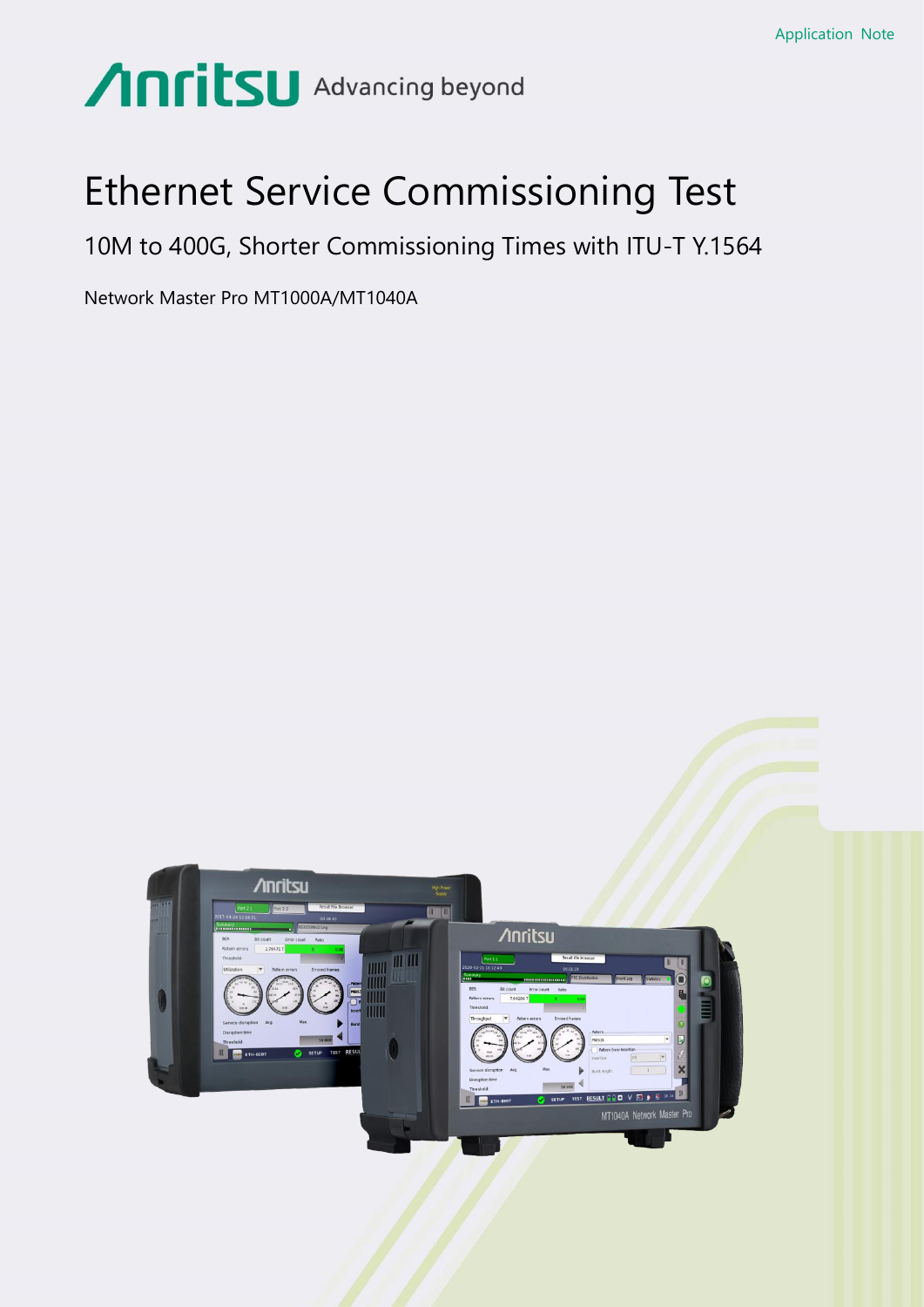The rapid spread of DX (Digital transformation) and cloud services is increasing the importance of networked services. Offering better services requires both value-added services as well as better network service quality, so assured network service level agreements (SLA) are becoming a prerequisite contract condition especially for network slicing.

The MT1000A and MT1040A Network Master Pro are all-in-one transport testers for running commissioning tests, including evaluating the Ethernet service back to the SLA.

## **What is ITU-T Y.1564?**

ITU-T Y.1564 is a test method for commissioning Ethernet services released by ITU-T as the Y.1564 stadard. Traditional Ethernet commissioning tests have been using RFC 2544, which was developed first to test the performance limits of transmission equipment. Using RFC 2544, only one type of Ethernet service can be tested simultaneously, so tests of multiple services require different tests under separate test conditions, which is time consuming. Using Y.1564, test times are greatly reduced because all areas can be measured simultaneously (in contrast to RFC 2544). Moreover, multiple services can be emulated simultaneously, supporting testing under near-to-real conditions from one-to-many services.

Anritsu is a member of the ITU-T Y.1564 standards working group and was actively involved in contributing to this standard.

| <b>Item</b>                                 | <b>ITU-T Y.1564</b>                   | <b>RFC 2544</b>                                                         |
|---------------------------------------------|---------------------------------------|-------------------------------------------------------------------------|
| <b>Test Purpose</b>                         | <b>Commissioning Ethernet Service</b> | <b>Evaluating Ethernet Transmission</b><br><b>Equipment Performance</b> |
| No. of Simultaneous<br><b>Test Services</b> | Multiple                              | One                                                                     |
| Emulation                                   | <b>Actual Services</b>                | Only One Service                                                        |
| Test Time                                   | Shorter than RFC 2544                 |                                                                         |
| <b>Test Results</b>                         | SLA based Pass/Fail                   | Network Performance Limits                                              |

| Table 1. Comparison of Y.1564 and RFC 2544 |  |  |
|--------------------------------------------|--|--|
|                                            |  |  |



Fig. 1. Shorter Test Times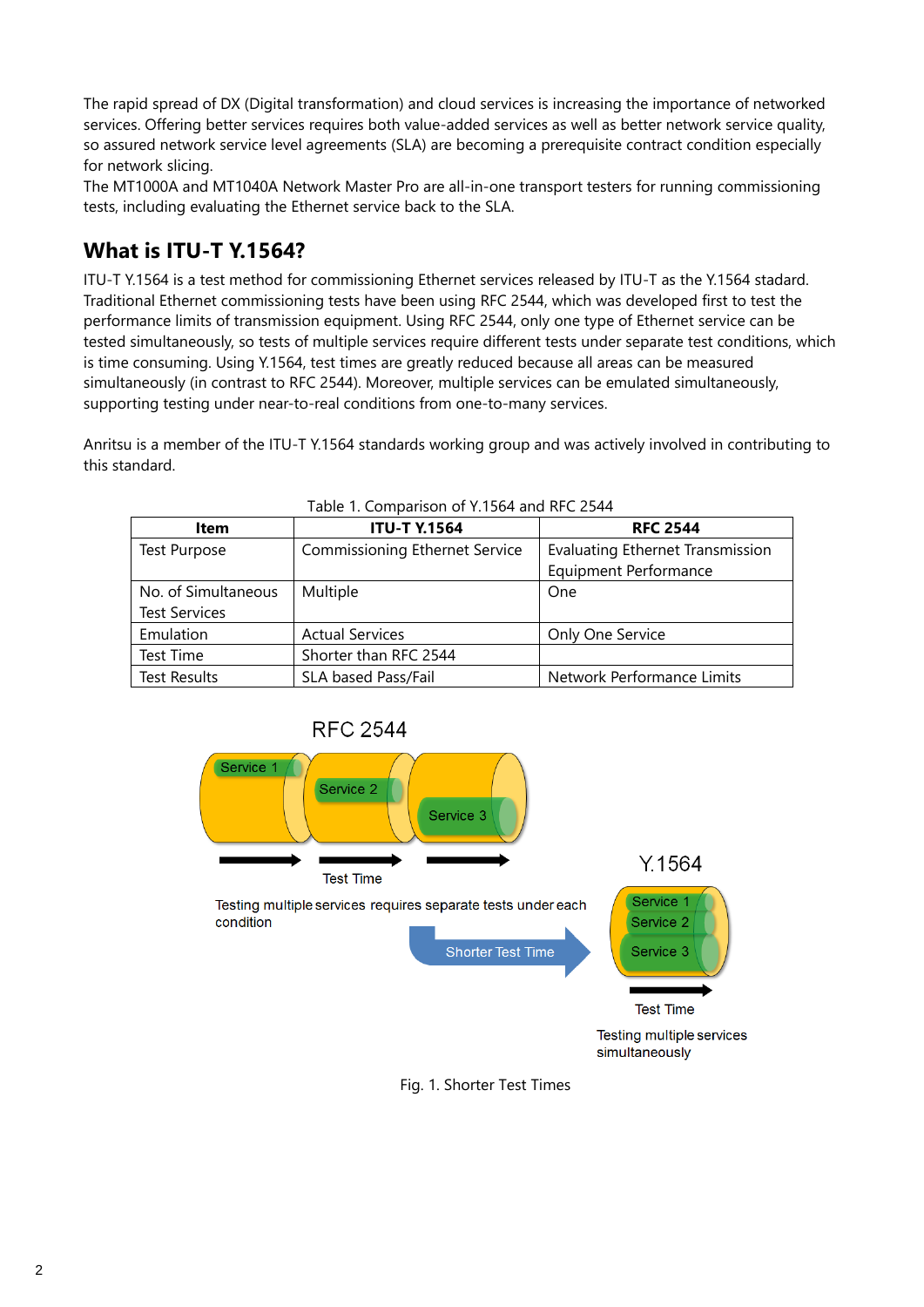ITU-T Y.1564 consists of the following two tests.

## **Service Configuration Test**

This test is for quickly confirming the end-to-end configuration; it defines the CIR (Committed Information Rate), EIR (Excess Information Rate), Traffic policing, CBS (Committed Burst Size), and EBS (Excess Burst Size), and checks the configured parameters appropriately works or not



Fig.2. Service Configuration Test

### **Service Performance Test**

The time duration of this test is based on the ITU-T M.2110 standard and it sends all configured service simultaneously at the CIR to confirm all traffic can be sent and checks IR, FTD, FDV, FLR, and AVAIL (Availability) simultaneously.

IR (Information Rate) FTD (Frame Transfer Delay) FDV (Frame Delay Variation) FLR (Frame Loss Rate)



Fig. 3. Service Performance Test

## **Applications**

The MT1000A and MT1040A Ethernet service commissioning test function supports up to 8 services in accordance with the Y.1564 standard.

The commissioning test is executed by two testers using the local unit to remotely control the far end unit. Additionally, it can also be performed by one tester using a remote loopback device.



Fig. 4. Local/Remote Control One-Way Test Fig. 5. Loopback Device Round-Trip Test

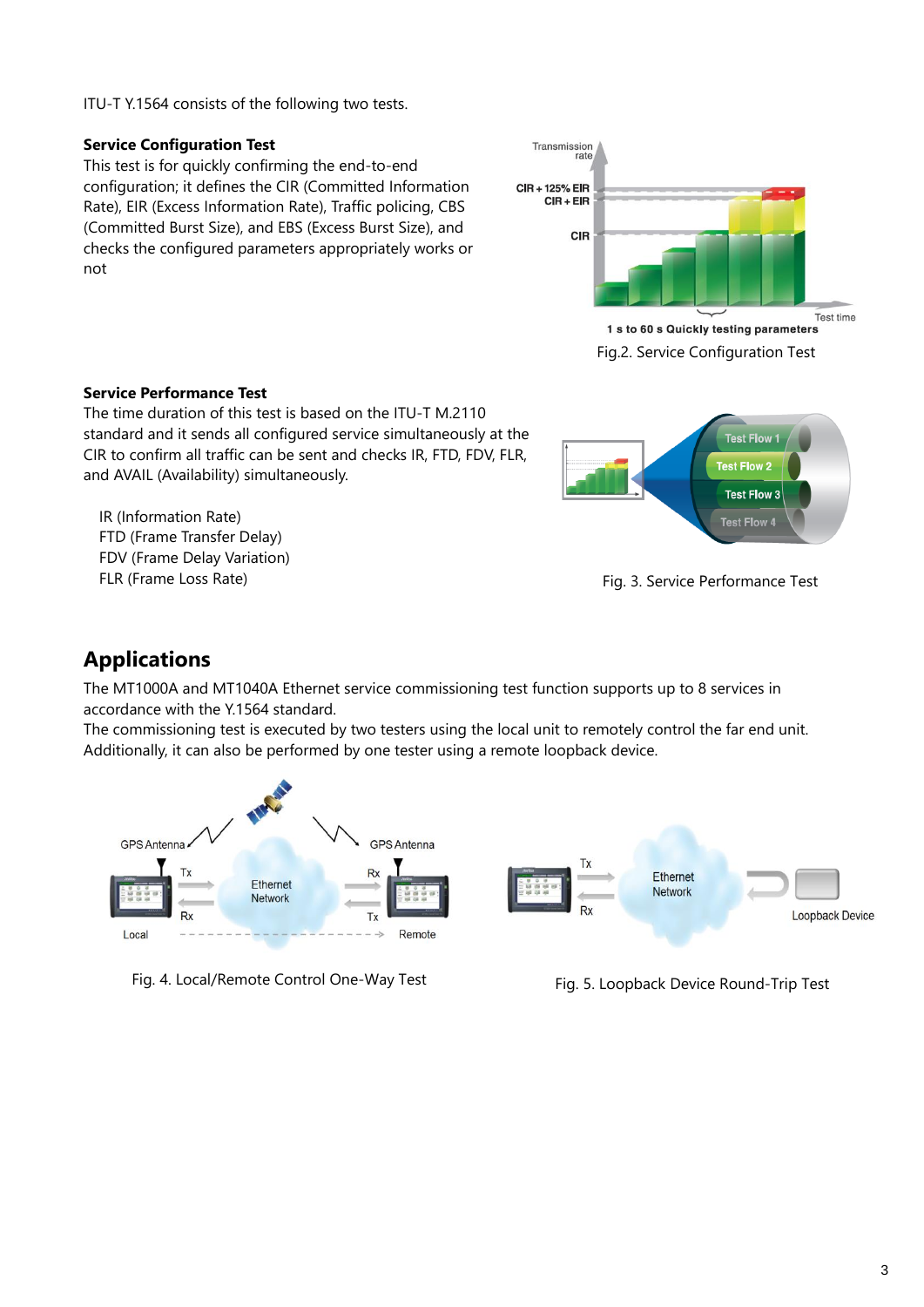## **Test Parameter Settings**

The service traffic profile is determined based on the service quality. Services for eMBB, URLLC, mMTC are typical ones. Traditional profiles are provided with preset voice, video and data settings to simplify parameter input.



Fig. 6. Profile Selection (Voice/Video/Data) Fig. 7. Bandwidth Settings



The service acceptance criteria can be set based on the SLA requirements or expected test results.

|              |                                                                      |              | Application Selector         |                 | Ш           |              |
|--------------|----------------------------------------------------------------------|--------------|------------------------------|-----------------|-------------|--------------|
|              | Control                                                              |              |                              | <b>Services</b> |             |              |
| $\mathbf{1}$ | Brabled                                                              | Service :    | Voice                        |                 | Copy To     |              |
|              | Profile Bandwidth Service Acceptance Criteria Color Aware Frame Size |              |                              |                 |             |              |
|              | Traffic policing margin:                                             |              |                              | 0.00            | Mbps        | ?            |
|              | Frame transfer delay:                                                |              |                              | 70.000          | ms          | Ě,           |
|              | Frame delay variation:                                               |              |                              | 20.000          | ms          |              |
|              | Frame loss rate:                                                     |              |                              | 1.00E-03        |             |              |
|              | AVAIL:                                                               |              |                              | 100             | %           | Х            |
| Ш            | and a<br><b>SAT (Y.1564)</b>                                         | <b>SETUP</b> | <b>TEST</b><br><b>RESULT</b> | ш.<br>lж        | 14:21<br>Iж | $\mathbb{I}$ |

Fig. 8. Service Acceptance Criteria Settings

In addition, the Color Aware settings can be configured to confirm network priority control and the EMIX pattern with a mix of multiple frames can also be set per test stream.



|                      | Control                                                              |           | Services        |         |  |
|----------------------|----------------------------------------------------------------------|-----------|-----------------|---------|--|
| Simabled             |                                                                      | Service : | Data            | Copy To |  |
|                      | Profile Bandwidth Service Acceptance Criteria Color Aware Frame Size |           |                 |         |  |
| Constant             |                                                                      | EMIX      |                 |         |  |
| <b>EMIX</b> sequence |                                                                      |           | abceg           |         |  |
| a: 64                | b:128                                                                |           | c: 256          |         |  |
| d: 512               | e: 1024                                                              |           | f: 1280         |         |  |
| q: 1518              | h: MTU                                                               |           | u: User Defined |         |  |
| MTU size:            |                                                                      | 1518      | bytes           |         |  |
| User defined size:   |                                                                      | 138       | bytes           |         |  |

Fig. 9. Color Aware Settings Fig. 10. EMIX Pattern Settings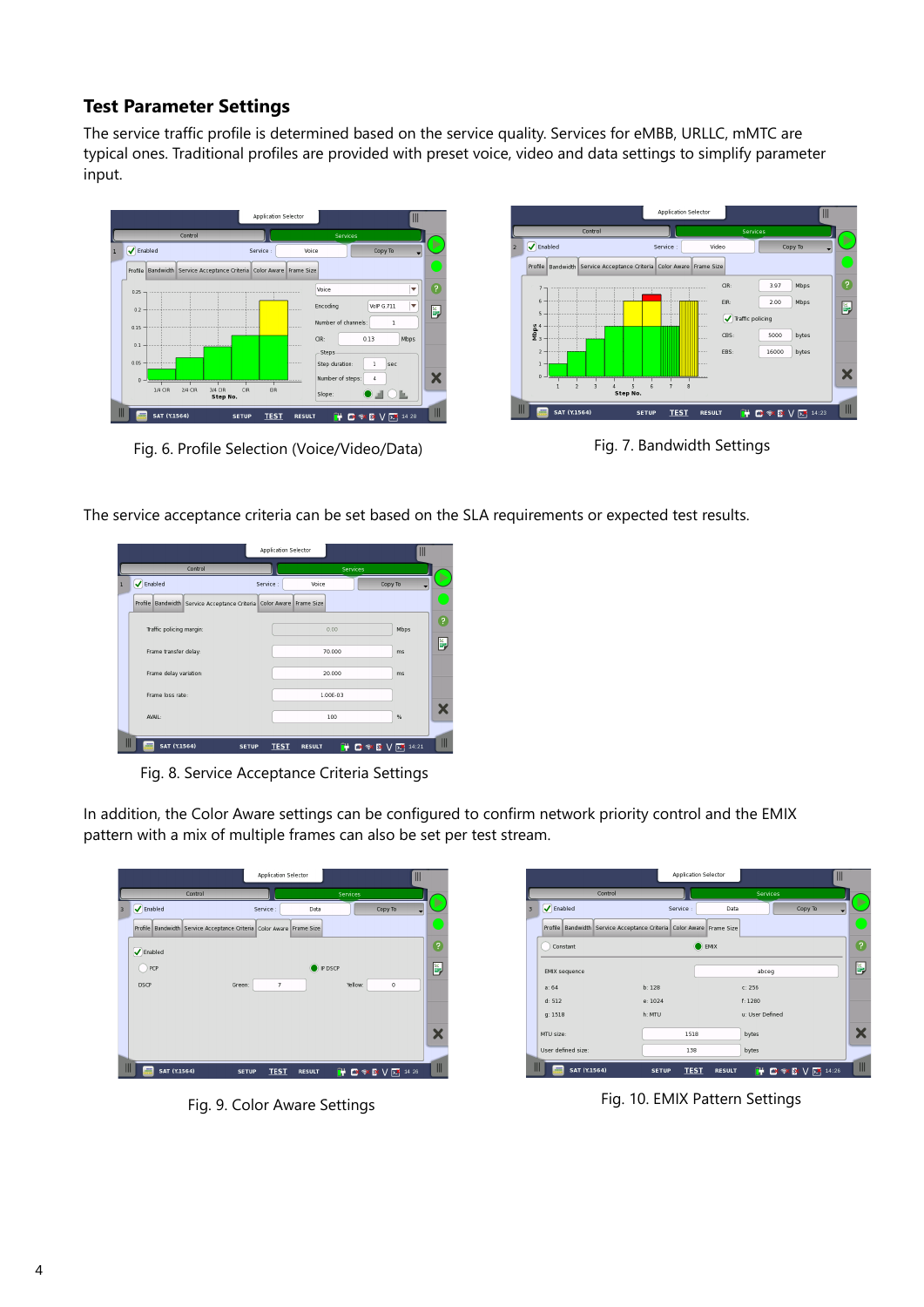## **Test Results Summary**

Pressing the test Start button automatically executes the service configuration and service performance tests in sequence. The overall evaluation results are displayed when the tests are completed using easy to understand color coding. Detailed results screens are shown by selecting the desired button.



**Service Configuration Test Results**

The service configuration test results are color-coded to highlight any concerns as Pass (green) and Fail (red) bar-graph and table displays. Detailed results are displayed by touching each relevant cell.

## **Service Performance Test Results**

The service performance test results are also color-coded as a Pass (green) and Fail (red) within the table display. Detailed results are displayed by touching each relevant cell.

## **Product Features**

- Emulate various types of service profiles
- Tests traffic for up to 8 services simultaneously
- Accurate one-way delay measurements using GPS
- Dual-port or quadruple-port configuration supports two/four simultaneous Y.1564 tests to cut test times

## **Summary**

Using the MT1000A or MT1040A, Y.1564 test assures fast and efficient SLA network service quality tests to support the continuing evolution and expansion of high-service-quality networks.



Fig. 12. Service Configuration Test Results



Fig. 13. Service Performance Test Results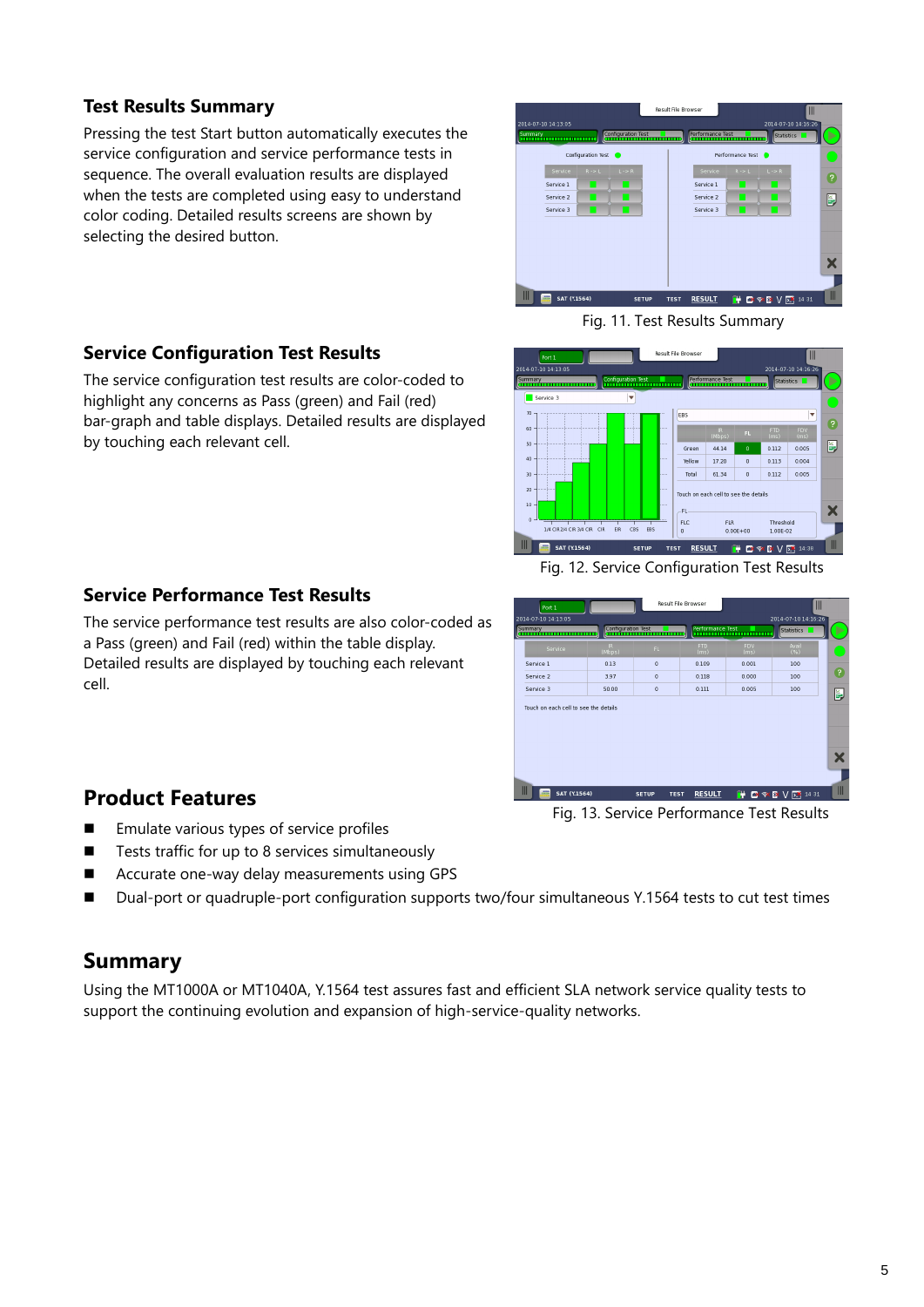| <b>Mainframe</b>              |                              | <b>Mainframe</b>    |                                    |
|-------------------------------|------------------------------|---------------------|------------------------------------|
| MT1000A<br>Network Master Pro |                              | MT1040A             | Network Master Pro                 |
| <b>Test Modules</b>           |                              | <b>Test Modules</b> |                                    |
| MU100010A                     | 10G Multirate Module         | MU100010A           | 10G Multirate Module               |
| MU100011A                     | 100G Multirate Module        | MU100011A           | 100G Multirate Module              |
| <b>Options</b>                |                              | MU104014A           | 400G(QSFP-DD) Multirate Mo         |
| MU100010A-001                 | Up to 2.7G Dual Channel      | MU104015A           | 400G(OSFP) Multirate Module        |
| MU100010A-012                 | Ethernet 10G Dual Channel    | MU104011A           | 100G Multirate Module              |
| MU100011A-003                 | Up to 10G Dual Channel       | <b>Options</b>      |                                    |
| MU100011A-017                 | Ethernet 25G Single Channel  | MT1040A-020         | Activate for 400G Dual/100G Quad O |
| MU100011A-013                 | Ethernet 40G Single Channel  | MU104011/14/15A-012 | Ethernet up to 25G Dual Chan       |
| MU100011A-015                 | Ethernet 100G Single Channel | MU104011/14/15A-014 | Ethernet 40G Dual Channel          |
| G0325A                        | <b>GPS Receiver</b>          | MU104011/14/15A-016 | Ethernet 100G Dual Channel         |
|                               |                              |                     |                                    |

## **MT1000A Ordering Information MT1040A Ordering Information**

|                              | <b>Mainframe</b>    |                                         |
|------------------------------|---------------------|-----------------------------------------|
| Network Master Pro           | MT1040A             | Network Master Pro                      |
|                              | <b>Test Modules</b> |                                         |
| 10G Multirate Module         | MU100010A           | 10G Multirate Module                    |
| 100G Multirate Module        | MU100011A           | 100G Multirate Module                   |
|                              | MU104014A           | 400G(QSFP-DD) Multirate Module          |
| Up to 2.7G Dual Channel      | MU104015A           | 400G(OSFP) Multirate Module             |
| Ethernet 10G Dual Channel    | MU104011A           | 100G Multirate Module                   |
| Up to 10G Dual Channel       | <b>Options</b>      |                                         |
| Ethernet 25G Single Channel  | MT1040A-020         | Activate for 400G Dual/100G Quad Option |
| Ethernet 40G Single Channel  | MU104011/14/15A-012 | Ethernet up to 25G Dual Channel         |
| Ethernet 100G Single Channel | MU104011/14/15A-014 | Ethernet 40G Dual Channel               |
| <b>GPS Receiver</b>          | MU104011/14/15A-016 | Ethernet 100G Dual Channel              |
|                              | MU104014-031        | Ethernet 200G Single Channel            |
|                              | MU104014/15A-033    | Ethernet 400G Single Channel            |
|                              | G0325A              | <b>GPS Receiver</b>                     |
|                              |                     |                                         |